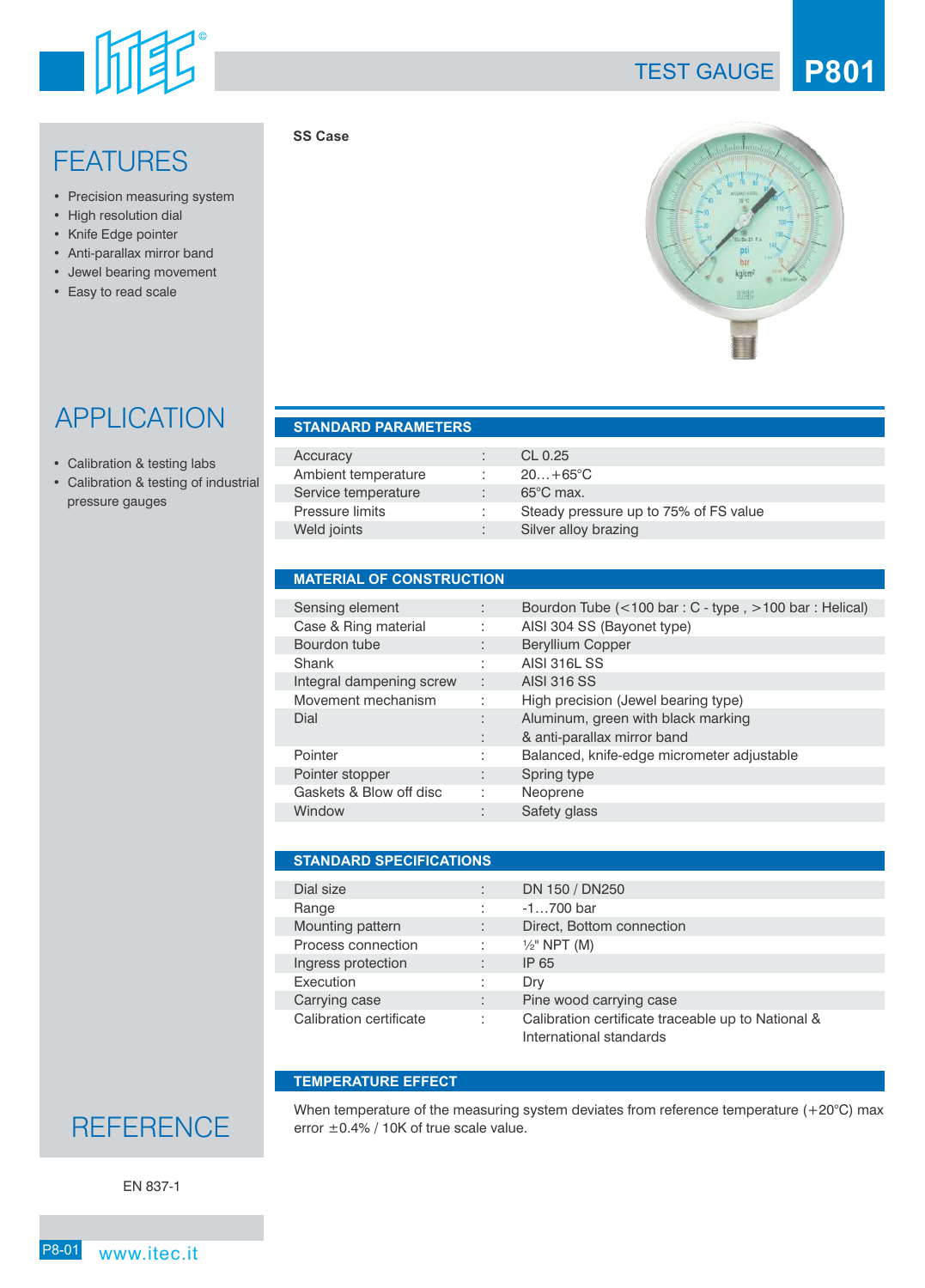### **P801** TEST GAUGE



### **DIMENSIONAL DRAWING**









|        |  |  | 'DNA BØC ØD EØIM                                   |  |  | ØN S1 ØU Weight<br>(grams) |
|--------|--|--|----------------------------------------------------|--|--|----------------------------|
| 150 15 |  |  | 46 161 149 SQ.22 6 172.4 186 6 168 1065            |  |  |                            |
|        |  |  | 250 18.5 48 263 250 SQ.22 7 286.5 290 1.5 276 2375 |  |  |                            |



| DN  | А    | в  | ØC  | ØD  | Е     | Weight<br>(grams) |
|-----|------|----|-----|-----|-------|-------------------|
| 150 | 15   | 48 | 161 | 149 | SQ.22 | 950               |
| 250 | 18.5 | 50 | 263 | 250 | SQ.22 | 2150              |





|  |  | DNA BØC ØD E |                                          |  |     | ØI ØN ØU Weight<br>(grams) |
|--|--|--------------|------------------------------------------|--|-----|----------------------------|
|  |  |              | 150  15  48  161  149  SQ.22  6  186     |  | 168 | 1066                       |
|  |  |              | 250 18.5 50 263 250 SQ.22 7 290 276 2350 |  |     |                            |

**Type L2**

ØD